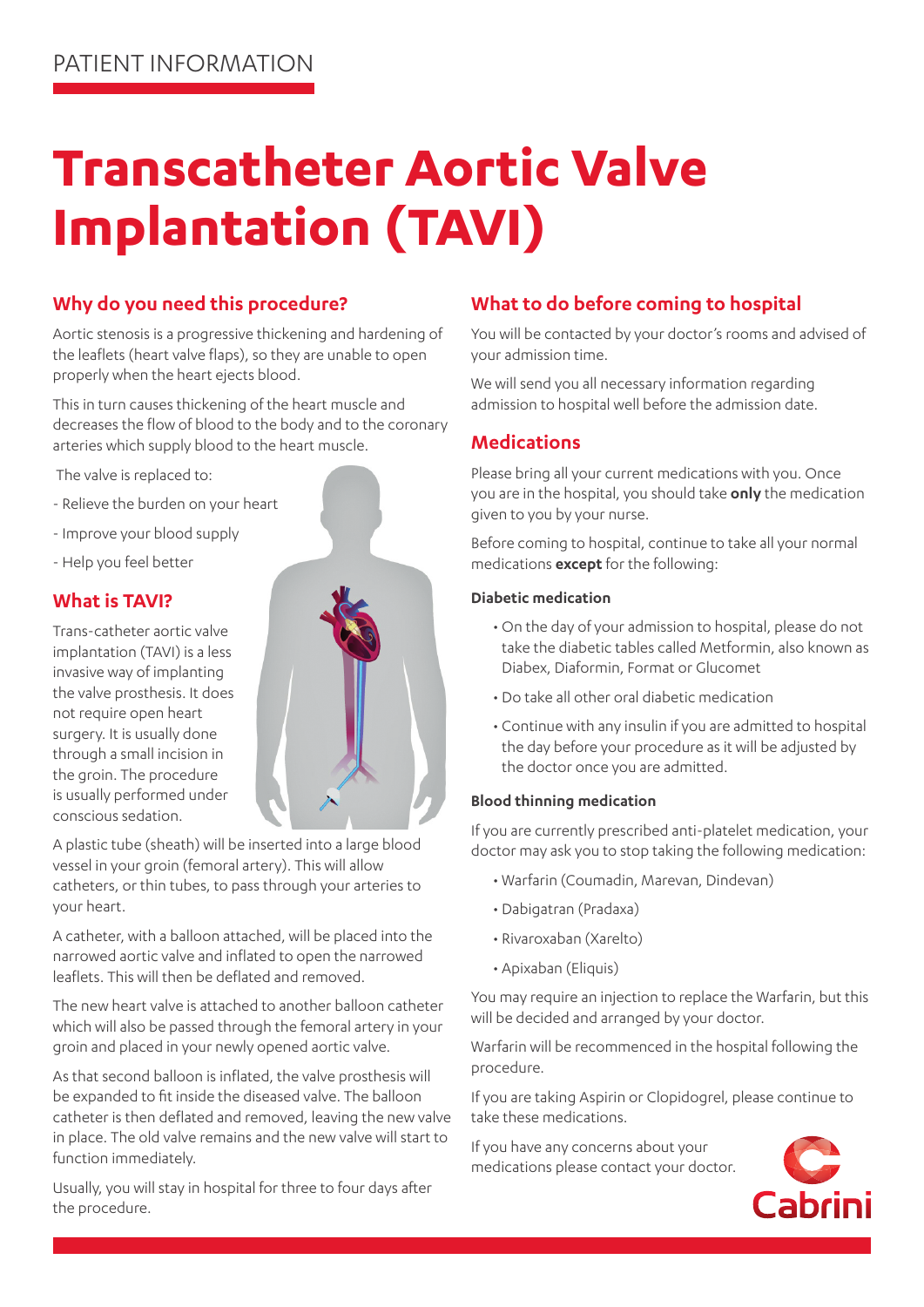# **What to bring into hospital**

Except for the first night after your procedure, you will be able to walk around as you would normally, so bring your normal bedtime clothes and slippers, and street clothes and shoes to wear home.

Please also bring your toiletries and other personal items such as your reading glasses and books. You are likely to stay in hospital up to seven days.

Please do not bring any valuables or large amounts of money.

# **Admission to the hospital**

You will be asked to present for admission on the day before your procedure generally around midday. On arrival please go to main reception desk on the ground floor of the hospital for patient registration.

Once your admission is complete, you will be escorted to your room in the Acute Cardiac Unit, on Level 1 in Area A.

Your doctor and your anaesthetist will visit you that evening.

Although most of your tests or procedures required for the procedure will have been completed before your admission, a few remaining tests may be necessary on the day you arrive for the procedure.

# **Fasting**

You can continue with your normal diet before coming into the hospital. The nurses will advise you when to stop eating and drinking, usually around midnight before your procedure.

#### **Your TAVI procedure**

Your procedure will be performed in Cabrini's hybrid theatre. While you will be awake for some of the preparation, an anaesthetist will administer a medication which will help you relax or put you to sleep if general anaesthetic is required.

Once the procedure is finished you will be taken either to the recovery bay for a short while or directly to the Intensive Care Unit (ICU).

In the ICU you will be completely awake, but you will stay in bed until later that day or the next morning.

During your stay in the ICU, you will be connected to a heart rate and blood pressure monitor and there will be a small tube in a vein in the side of your neck. Similarly there will also be a tube in your groin, so you will need to lie flat until it is removed shortly after your arrival in the ICU. A few hours later you will be able to sit up in bed.

The day after your procedure, you will be transferred into the Acute Cardiac Unit and if appropriate, complete some short walks with the help of the nursing staff.

Your doctor will order another echocardiogram to check your new valve. This will be coordinated by the Acute Cardiac Unit before you go home.

# **Cardiac 'passport'**

Before leaving hospital, you will be given a cardiac 'passport' which includes your personal details, current medication list, procedure information, name of your treating physician and general practitioner, and a baseline ECG. We recommend you keep the passport in your wallet or purse and produce it in the event of an emergency, visit to your general practitioner or readmission to hospital.

# **Going home after your procedure**

Depending on your requirements, different levels of support, such as inpatient rehabilitation or home care visits can be arranged. Please let the nursing staff know of any concerns you may have about going home, so that appropriate arrangements can be made for your discharge.

Groin care dressing: You may remove the waterproof dressing after your return home. Shower normally, but make sure you gently dry the area after your shower. If water does get underneath the dressing, remove the dressing and pat dry.

Do not have a bath or swim for at least five days after your return home, or until the wound has completely healed.

Inspect the site daily for signs of infection such as redness, pain and swelling at the site, fever or chills.

You may have some bruising and a small lump at the operation site in your groin, but this is normal and should get better in a few weeks. However, if the area begins to suddenly swell and become painful we recommend that you

- lie down
- consult your doctor. Explain you have had a medical procedure through the femoral artery (18 French catheter)
- if concerned, attend hospital as soon as possible
- do not drive yourself to hospital